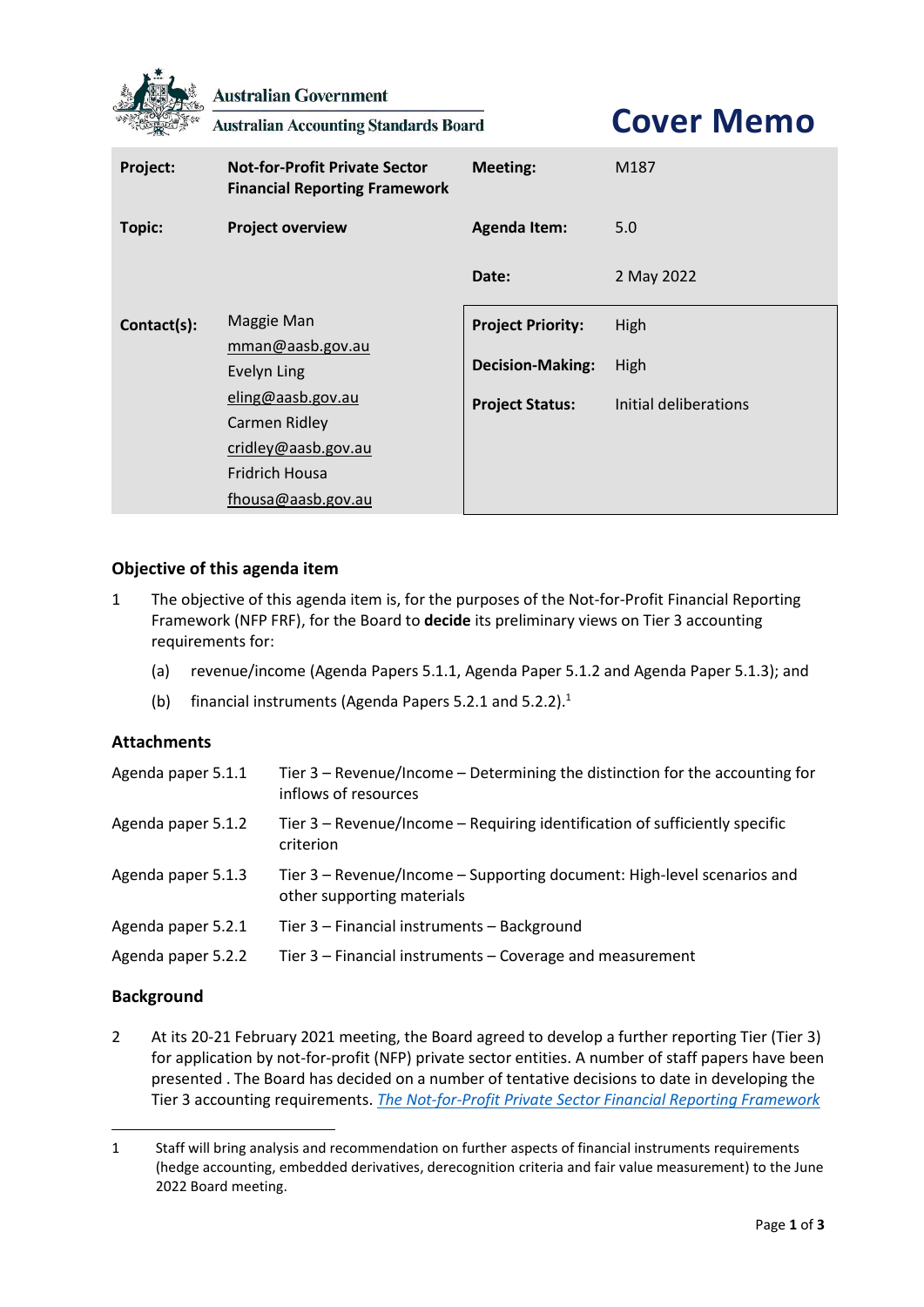*[Project Summary](https://aasb.gov.au/media/wrokpc24/ps_afr-nfp_11-16.pdf)* provides the overview of the Board's tentative decisions to date in respect of the project.

*Tier 3 Revenue/Income – determining the distinction for the accounting for inflows of resources (Agenda Paper 5.1.1)*

3 The objective of Agenda Paper 5.1.1 is for the Board to consider the staff analysis and recommendations on Tier 3 reporting requirements on whether to require a distinction for the accounting for inflows of resources (other than volunteer services), that may result in the income received by a Tier 3 entity. This paper address how to develop an approach to cover transfers that are within the scope of AASB 15 *Revenue from Contracts with Customers* and transfers within the scope of AASB 1058 *Income of Not-for-Profit Entities.*

#### *Tier 3 Revenue/Income – requiring assessment of sufficiently specific criteria (Agenda Paper 5.1.2)*

4 The objective of Agenda Paper 5.1.2 is for the Board to consider staff analysis and recommendations on Tier 3 accounting requirements on whether to require the assessment of 'sufficiently specific' criteria for accounting of resources with explicit stipulation or reciprocal transactions. This paper is only relevant if the Board decides to require a distinction on the accounting for inflows of resources in Agenda Paper 5.1.1.

## *Tier 3 Revenue/Income – Supporting document: High-level scenarios and other supporting materials (Agenda Paper 5.1.3)*

5 Agenda Paper 5.1.3 is a supporting document to provide the Board with six high-level scenarios to illustrate the differences in the possible income recognition options presented in Agenda Paper 5.1.1 and Agenda Paper 5.1.2 and other supporting materials.

#### *Tier 3 Financial instruments (Agenda Paper 5.2.1)*

6 The objective of Agenda Paper 5.2.1 is for the Board to consider the background and reasons for brining the topic of financial instruments to the Board and to seek Board members' views on the completeness of the areas of simplifications considered.

#### *Tier 3 Financial instruments – coverage and measurement (Agenda Paper 5.2.2)*

7 The objective of Agenda Paper 5.2.2 is for the Board to consider the staff analysis and recommendation on Tier 3 accounting requirements for financial asssets and financial liabilities, interest income and interest expenses, and impairment of financial assets that are debt instruments.

#### **Updated project timeline and milestones**

<span id="page-1-0"></span>8 As noted at the August 2021 AASB meeting [\(Agenda Paper 4.1\)](https://aasb.gov.au/media/hd0kig2j/4-1_sp_covermemo_m182_pp.pdf), staff are actively considering the project timeline. Due to the promixity of the April and May 2022 Board meeting, staff will bring project update including interactions with cross cutting projects and any relevant research updates in the June 2022 Board meeting. Subject to the Board's decisions at this meeting, staff have revised the project timeline to include further discussion required on financial instruments at the June 2022 Board meeting. Staff have also revised the project timeline to provide the working draft of the DP to the subcommittee in June and staff will present the working draft of the DP to the Board at the August 2022 Board meeting.

| <b>TIMELINE</b> | <b>PROJECT MILESTONES</b>                     | <b>TOPIC</b>                      |
|-----------------|-----------------------------------------------|-----------------------------------|
| <b>MAY 2022</b> | Board's deliberations on DP preliminary views | <b>Financial instruments</b>      |
|                 |                                               | Revenue/Income (final discussion) |